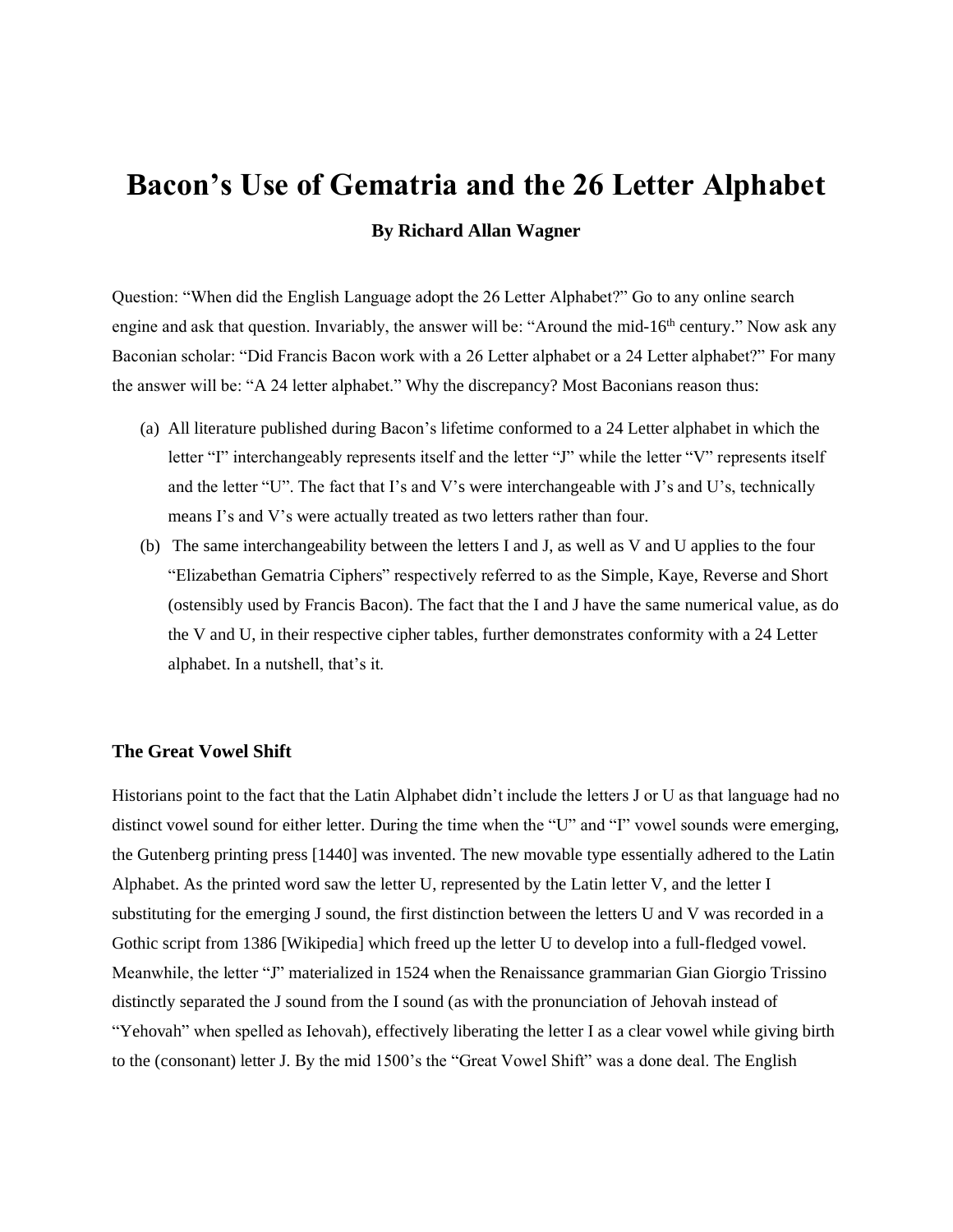Language now had two new letters, J and U—and, instead of three vowels (A,E,O) there were now five, A,E,I,O,U.

## **Juan Luis Vives Teaches the Five Vowels to The Tudor Generation**

The great Spanish philosopher and educational theorist, Juan Luis Vives (1493-1540), spent a number of his years instructing young English nobles in the latest developments of their language during the reign of Henry VIII. In his book "Tudor School-Boy Lives", Vives reveals his highly effective trick of using the Spanish word "Oveja" (meaning sheep) as a means of remembering the five vowels:

 "Every one of these signs is called a letter. Of these, five are vowels, A,E,I,O,U. They are in Spanish oveia, which signifies sheep."

Actually, Vives taught the five-vowel word as "oueia", substituting the vowel letters U and I for the consonants, V and J. The key point here is that it's impossible for Vives to be teaching the letters A,E,I,O,U as the five vowels if he was working with the old 24 letter alphabet which did not use the letters I and U as exclusive vowels. He was clearly teaching the use of the new 26 letter alphabet more than two decades before Francis Bacon's birth.



Juan Luis Vives: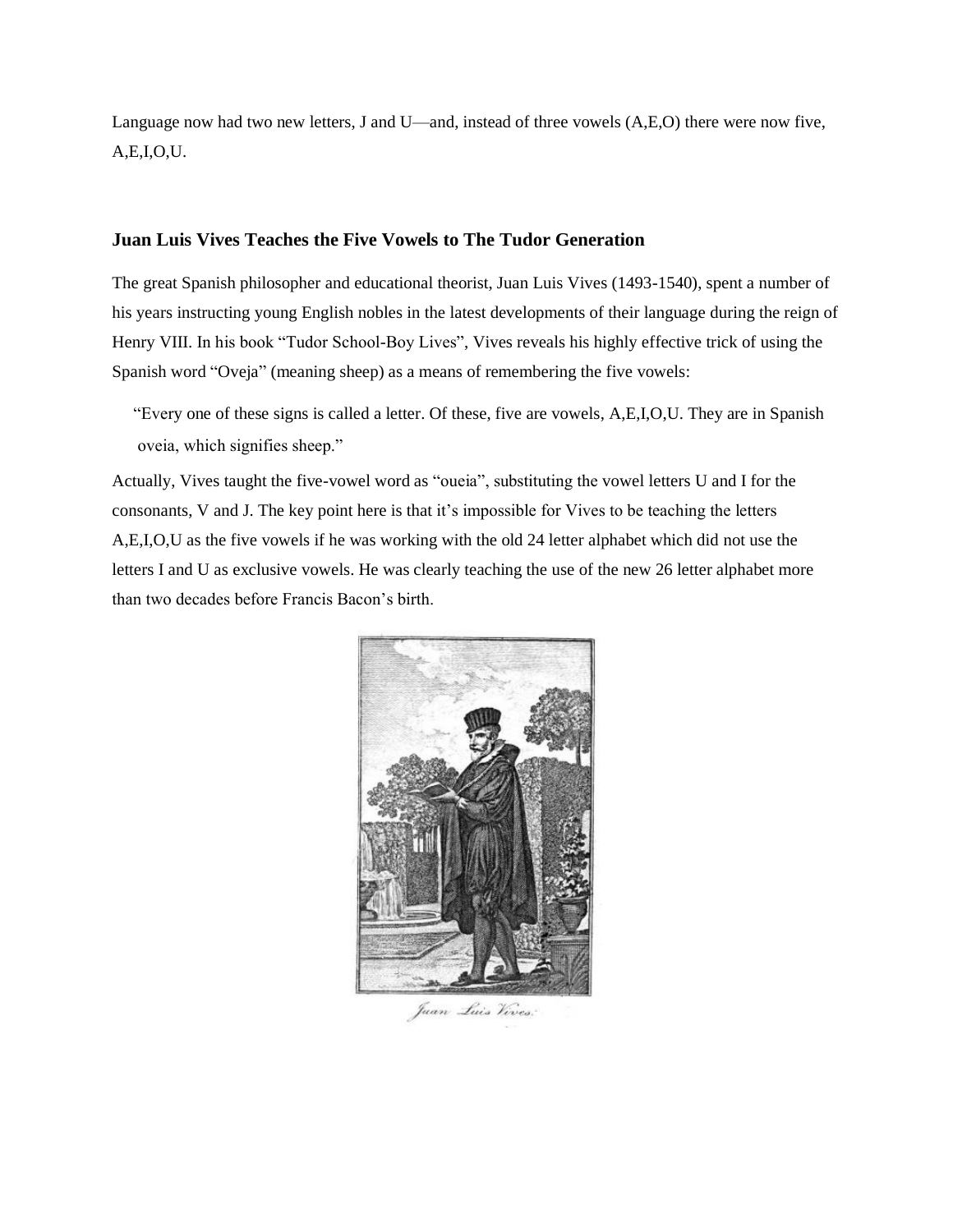### *Love's Labor's Lost* **and the Parting of the Five Vowels**

In Act 5, Scene 1 of *LLL*, Francis Bacon picks up the vowel instruction where Vives left off, i.e., the five vowels being represented by the word sheep:

Moth: Ba, most seely [innocent] sheep, with a horn—You hear his learning.

Holofernes: *Quis, quis*, thou consonant?

Bacon is leading the reader/audience into some clever word play as Holofernes entreats us to seek out the letters I and U as consonants—which are now vowels. Moth corrects Holofernes with a somewhat cryptic reply.

Moth: The **last** of the five vowels, if **you** repeat them; or the fifth if **I**.

Bacon now adds a Masonic dynamic into the word exchange known to Freemasons as the "Parting of the Word" in which the Worshipful Master and the Candidate call out individual parts or fragments of a password back-and-forth between them until the word is complete. Vives had identified a four-step progression in the formation of words as: *Letter, Syllable, Vowel, Word*. Bacon adopted these progressive steps as the basis for the "Parting of the Word" ceremony that takes place in the performance of ritual in the first and second of the Masonic Degrees. In the First Degree, the Worshipful Master and the Candidate exchange the letters that make up the password. In the Second Degree, they exchange the syllables of the word. Theoretically, in the Third or **Last** Degree, they would exchange the vowels of the word—which, in this case, is the word for sheep, *oueia*.

Holofernes: I will repeat them. a,e,I—

Moth: The sheep; the other two concludes it; o,u.

There's much more going on here which I'll elaborate on in a future article. For now, suffice it to say, Bacon (like Vives) has demonstrated the fact that we are dealing with a 26 Letter alphabet in which the addition of the letters I and U as vowels concludes the five vowels of the new alphabet.

#### **The Handwriting of Bacon and His Contemporaries**

During the three decades in which the Shakespearean works were written, most [but not all] published literature still conformed to the old 24 Letter alphabetic mold. Although the printing presses were mass producing books, steps to retrofit moveable type to keep up with a 26 Letter alphabet were, for the most part, non-existent. Printers were more enthusiastic about innovations in ornamental printing blocks and engraving plates than they were about cranking out new typesets for the nearly 1,500 presses throughout the European Continent. It was far cheaper and more convenient to simply pretend that I's were J's, and V's were U's. Besides, Bacon and his contemporaries, who wrote and published many books in Latin,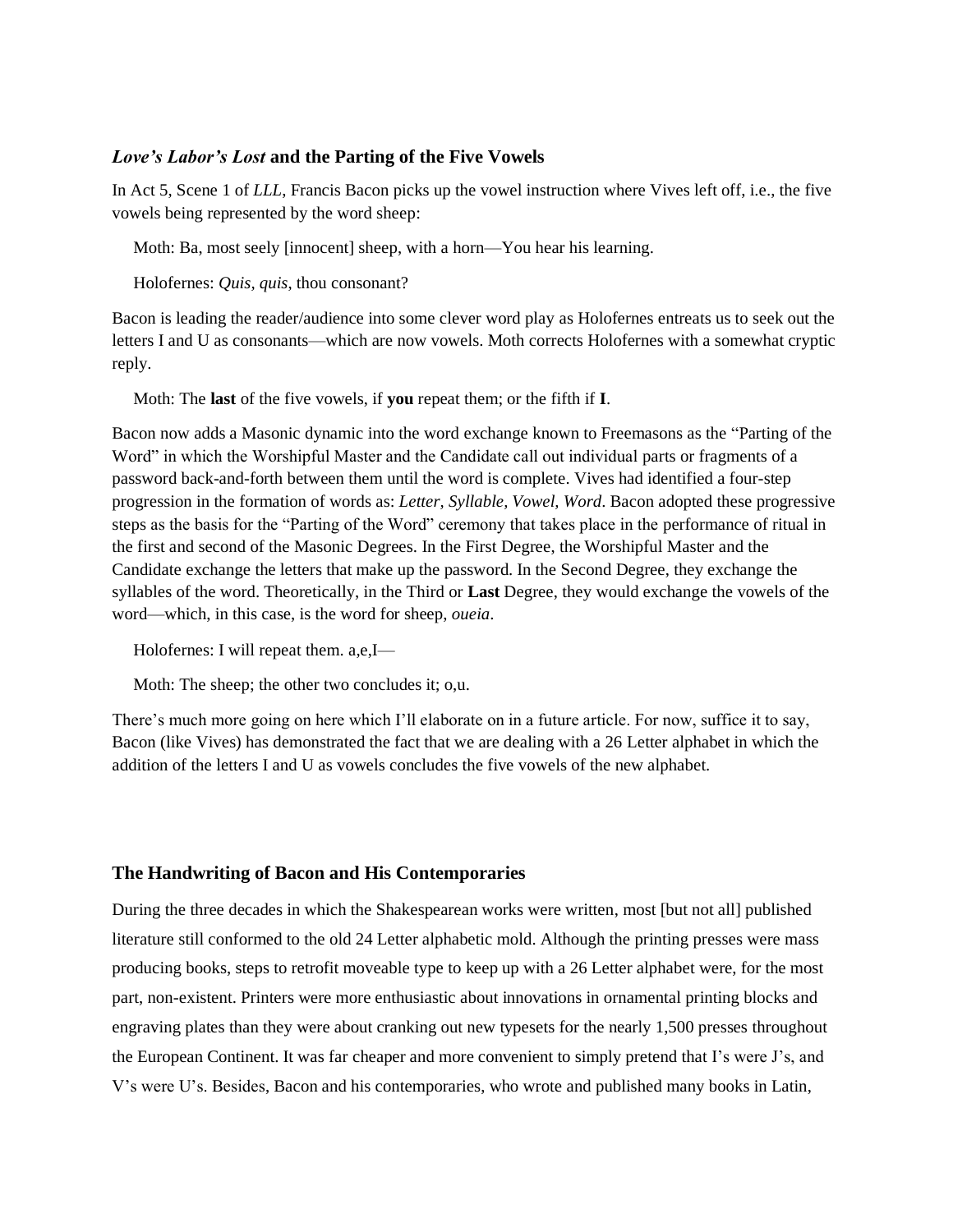were quite comfortable with the Latin alphabet, and were in no hurry to hasten its demise. Also, Latin letters lent an appealing layer of ambiguity to their published writings. As far as the printed page was concerned, no one was in any hurry to change the mold—however, personal handwritten letters, notes and diaries were another matter, and they reveal a full embrace of the new 26 Letter alphabet. Here are some examples:

Shim Hamlens many 24 18



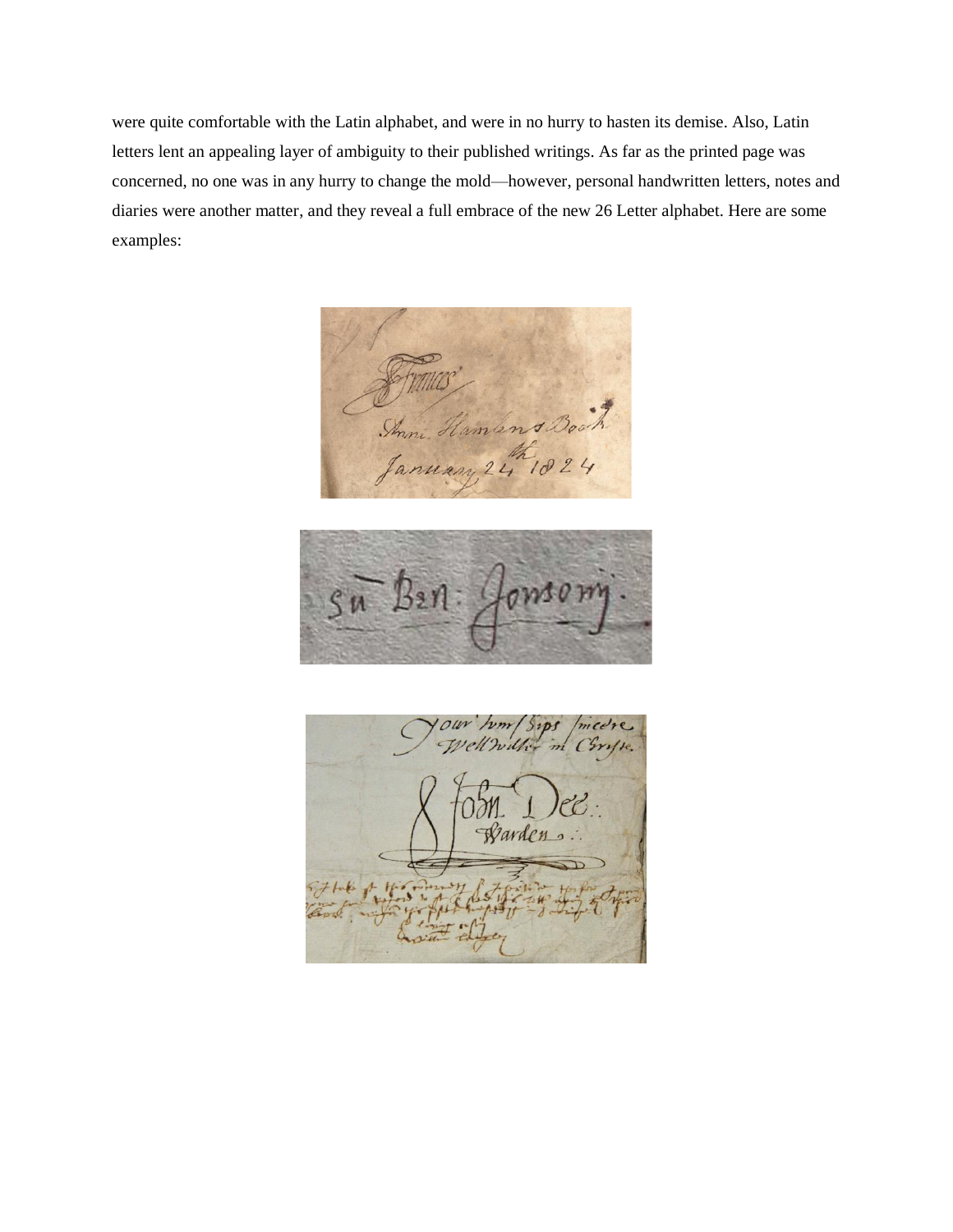

These handwriting samples are from letters written by Francis Bacon, Ben Jonson, John Dee, and John Florio. What they all have in common is the bold use of the letter J (instead of I). If Bacon and his contemporaries were adhering only to the old 24 letter alphabet in their writings, none of the J letters would be present.

Despite the use of the 26 Letter alphabet for handwritten notes and correspondence, the printing presses kept churning out text in compliance with the old alphabet as demonstrated in the title pages of "Julius Caesar" and "Romeo and Juliet" in the 1623 Folio:

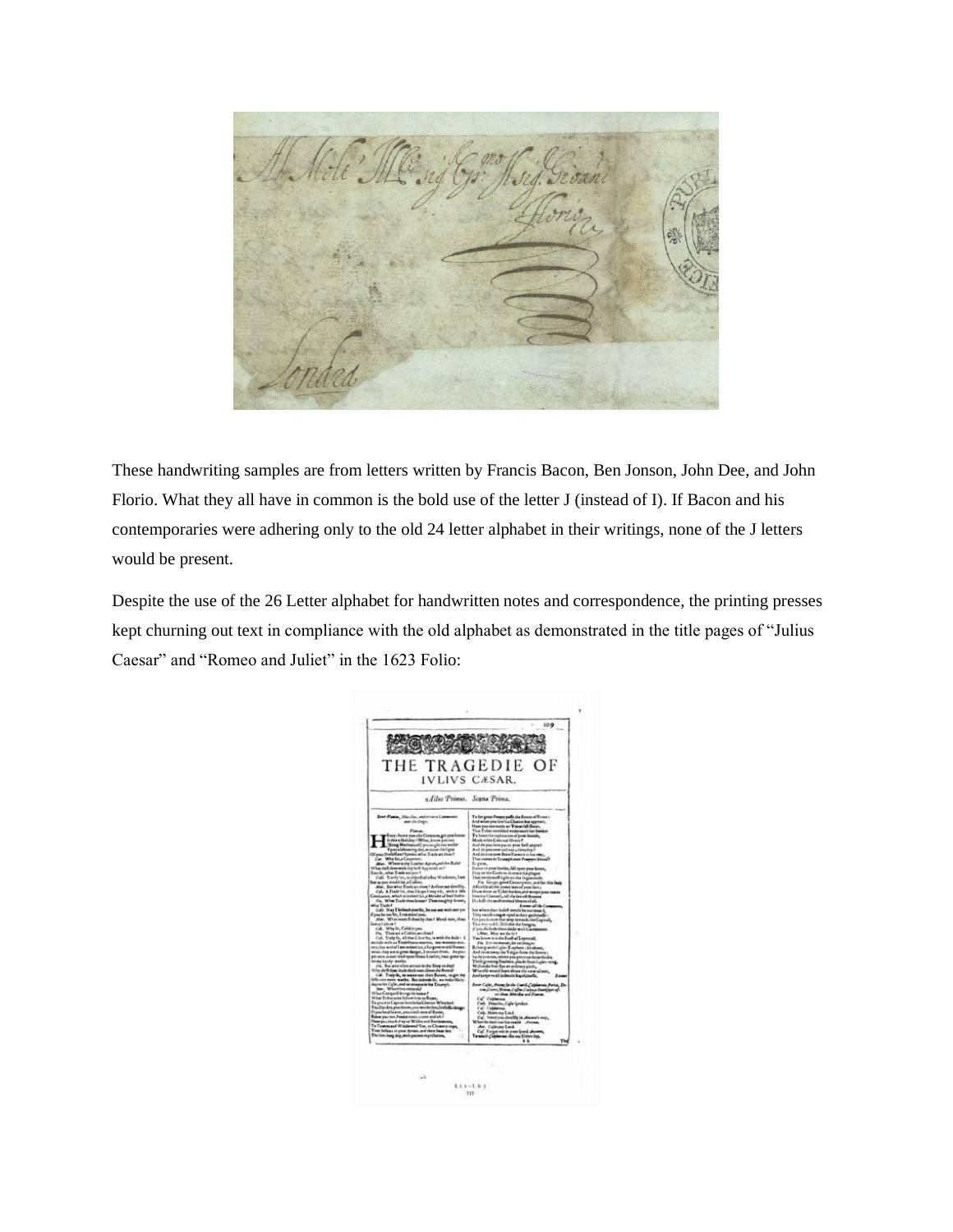

The year 1629 saw a break in the stagnation when Lazare Zetzner, a Strasbourg editor and printer, got fed-up with printing the letter U as V and manufactured a type set for the capital letter U. Five years later, he joined in the effort to produce typeset for the letter J. Nevertheless, printing in the 26 Letter alphabet didn't become standard practice until the early years of the  $18<sup>th</sup>$  century.

## **Gematria Ciphers**

Much has been written about Francis Bacon's use of ciphers particularly with regard to the Shakespeare authorship issue. Baconians (including myself) have generally taken the position that, in a variety of ways, Bacon incorporated cipher messages into the Shakespearean work—primarily aimed at identifying himself to be the (hidden) author or mastermind behind the work. That said, I'd like to point out that making an argument based only on a cipher theory doesn't constitute proof of a theory. The best theories about Baconian ciphers are those that start with tangible facts as a foundation, then extrapolate cipher evidence only as a confirmation—much like checking one's math in order to be sure things add up correctly.

Other than adding up the gematria value of names and words, Bacon's techniques for employing cipher messages into a text include letter and word counts and a variety of other methods to be discussed later. Many critics of Baconian cipher theories like to say that "if you torture a word severely enough, it will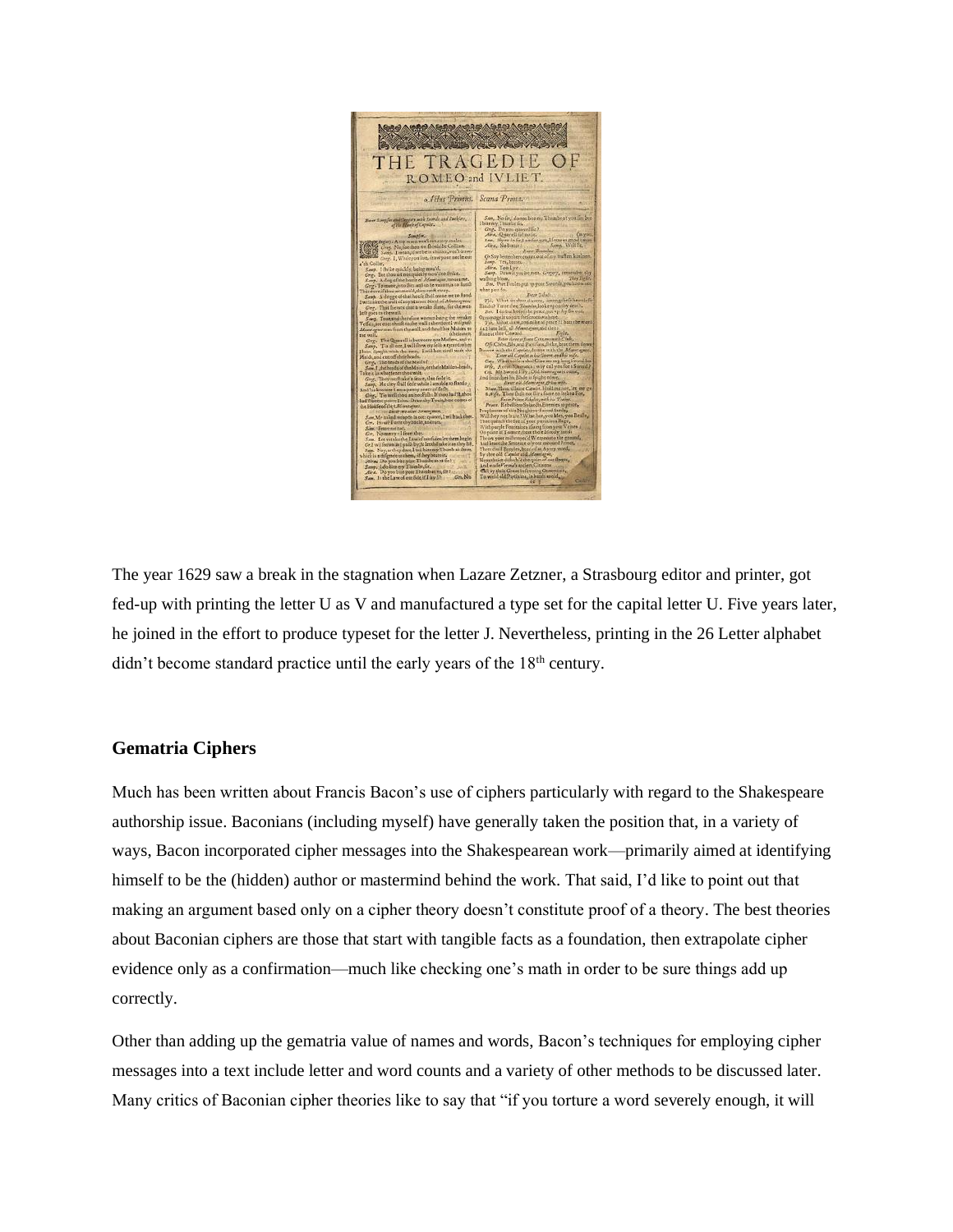confess to anything." In some cases, I would agree with that sentiment—however, some astute individual, long ago, surmised that "if you find a turtle sitting on top of a fencepost, you can be reasonably certain the creature didn't get there by itself." As far as gematria ciphers go, I think the best example of the turtle on a fencepost axiom pertaining to the "Bacon is Shakespeare" concept is to be found in the case of John Marston and Joseph Hall's references to *Labeo* as their secret code name for identifying Bacon as Shakespeare. Rather than echo the exemplary work already done on this matter by Peter Dawkins, the FBS, and Walter Saunders, I'll simply refer the reader to them—however, I will recount what I think are the two most salient points made by them:

- (a) Hall and Marston's back-and-forth references to the author of *Venus and Adonis* and *The Rape of Lucrece* under the veiled name *Labeo* establishes they knew the author's true identity [other than Shakspere of Stratford].
- (b) Marston tangibly connects the authorship to Bacon by bringing Bacon's family motto, *Mediocria Firma* into the equation:

"Fond censurer [Hall]! Why should these mirrors seem So vile to thee, which better judgments deem Exquisite then, and in our polished times May run for senseful tolerable lines?

What, not *Mediocria Firma* from thy spite?"

And the turtle on the fencepost part? That goes to the largely unexplored cipher confirmations pertaining to Bacon's identity as *Labeo*.

#### **Labeo**

Those fine Baconians who have preceded me in discussing how Hall and Marston connected the dots that tie Francis Bacon to the Shakespeare authorship by referring to him as *Labeo*, did so because they recognized the remarkable comparison between Bacon and the ancient Roman Jurist, Marcus Antistius Labeo—but is there more to the name?

At the conclusion of his article titled "The Identification of 'Labeo' and 'Mutius' as Francis Bacon in Hall and Marston's Satires", Walter Saunders went a step further by demonstrating how Bacon's name adds up in the Simple (Gematria) Cipher to 100 i.e., Francis = 67, and Bacon = 33. Undoubtedly, Saunders wanted us readers to make the numerical connection between the names Bacon and Labeo by doing the math for ourselves i.e., Labeo also adds up to 33 (Simple Cipher). That's a compelling confirmation, or, at the very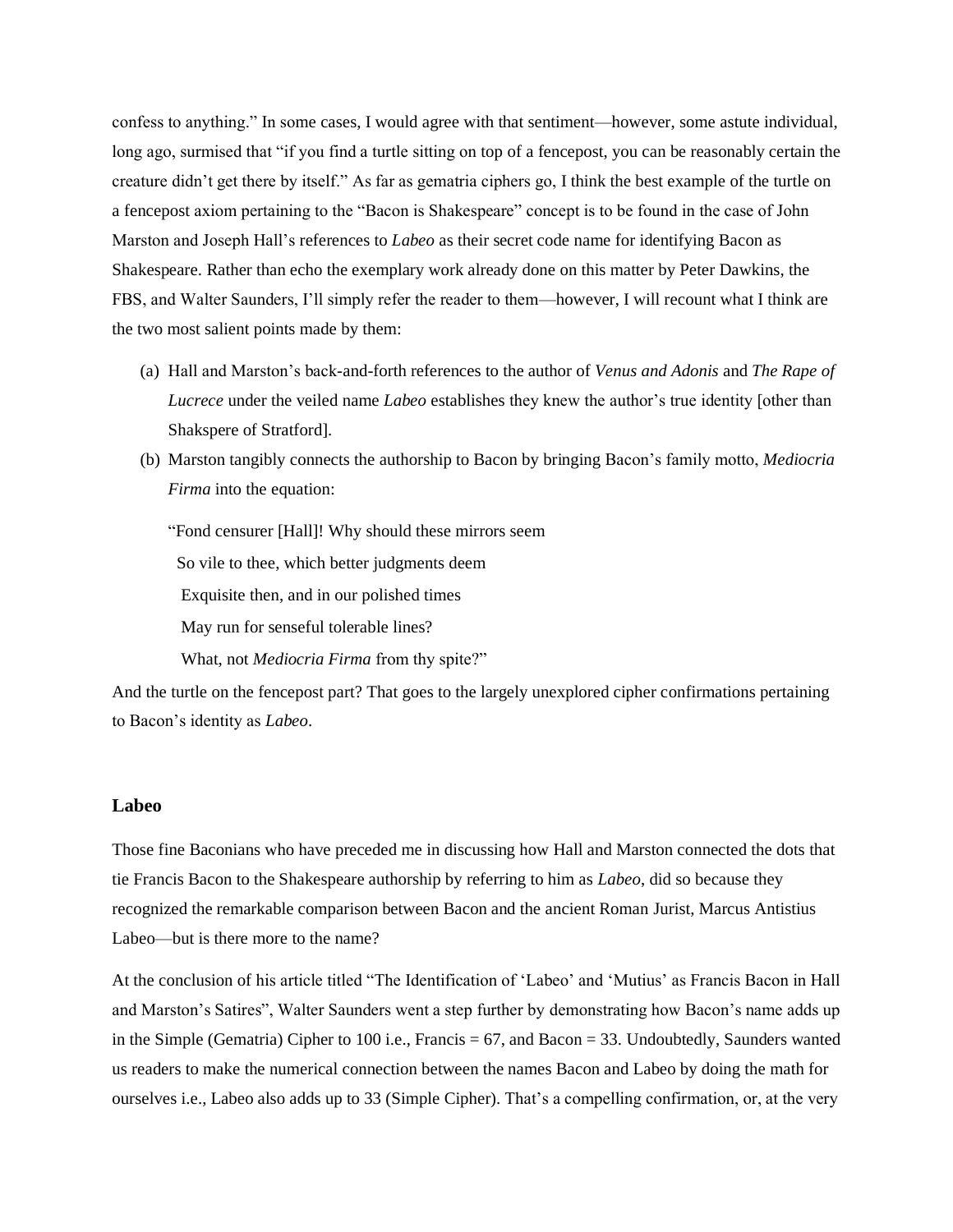least, it's an uncanny coincidence. Did Saunders want us to delve deeper? Let's try the 24 letter Kaye Cipher. Yep, both of the names add up to 111 in the Kaye Cipher. OK, how about the Reverse Cipher? Aha, it's the number 92 for both. And the Short Cipher? Bingo, the two names add up to 15. Coincidence? I think not… my mind is forming the image of a turtle sitting on a fencepost. It would be naïve to think Bacon wasn't aware of all of this, after all, when it came to ciphers, he was the master [see the 24 letter cipher tables below].

|   |                | SIMPLE REVERSE SHORT |                | KAYE |
|---|----------------|----------------------|----------------|------|
| A | 1              | 24                   | 1              | 27   |
| B | $\overline{2}$ | 23                   | $\overline{2}$ | 28   |
| C | 3              | 22                   | 3              | 29   |
| D | 4              | 21                   | 4              | 30   |
| E | 5              | 20                   | 5              | 31   |
| F | 6              | 19                   | 6              | 32   |
| Ġ | 7              | 18                   | $\overline{7}$ | 33   |
| Ĥ | 8              | 17                   | 8              | 34   |
| I | 9              | 16                   | 9              | 35   |
| J | $\overline{9}$ | 16                   | 9              | 35   |
| Κ | 10             | 15                   | 1              | 10   |
| Ľ | 11             | 14                   | $\overline{2}$ | 11   |
| M | 12             | 13                   | 3              | 12   |
| N | 13             | 12                   | 4              | 13   |
| Ö | 14             | 11                   | 5              | 14   |
| P | 15             | 10                   | 6              | 15   |
| Q | 16             | 9                    | 7              | 16   |
| R | 17             | 8                    | 8              | 17   |
| S | 18             | $\overline{7}$       | 9              | 18   |
| T | 19             | 6                    | 1              | 19   |
| U | 20             | 5                    | $\overline{2}$ | 20   |
| V | 20             | 5                    | $\overline{c}$ | 20   |
| W | 21             | 4                    | 3              | 21   |
| Х | 22             | 3                    | 4              | 22   |
| Y | 23             | $\overline{c}$       | 5              | 23   |
| Z | 24             | 1                    | 6              | 24   |

Additionally, we now know Bacon wasn't just limited to the use of 24 letter ciphers. How about a 26 Letter cipher? The one that immediately comes to mind is the Pythagorean Cipher. Let's check. Yes indeed! Both of the names Bacon and Labeo add up in that cipher to the number 17. We do not have a turtle sitting on top of a fencepost, we have a stack of them.

### **The Pythagorean Cipher**

The Pythagorean Cipher assigns a numerical value to the 26 letters of the alphabet as a progression of 1 through 9, then repeats the process until all the letters have been assigned (see Pythagorean Table below).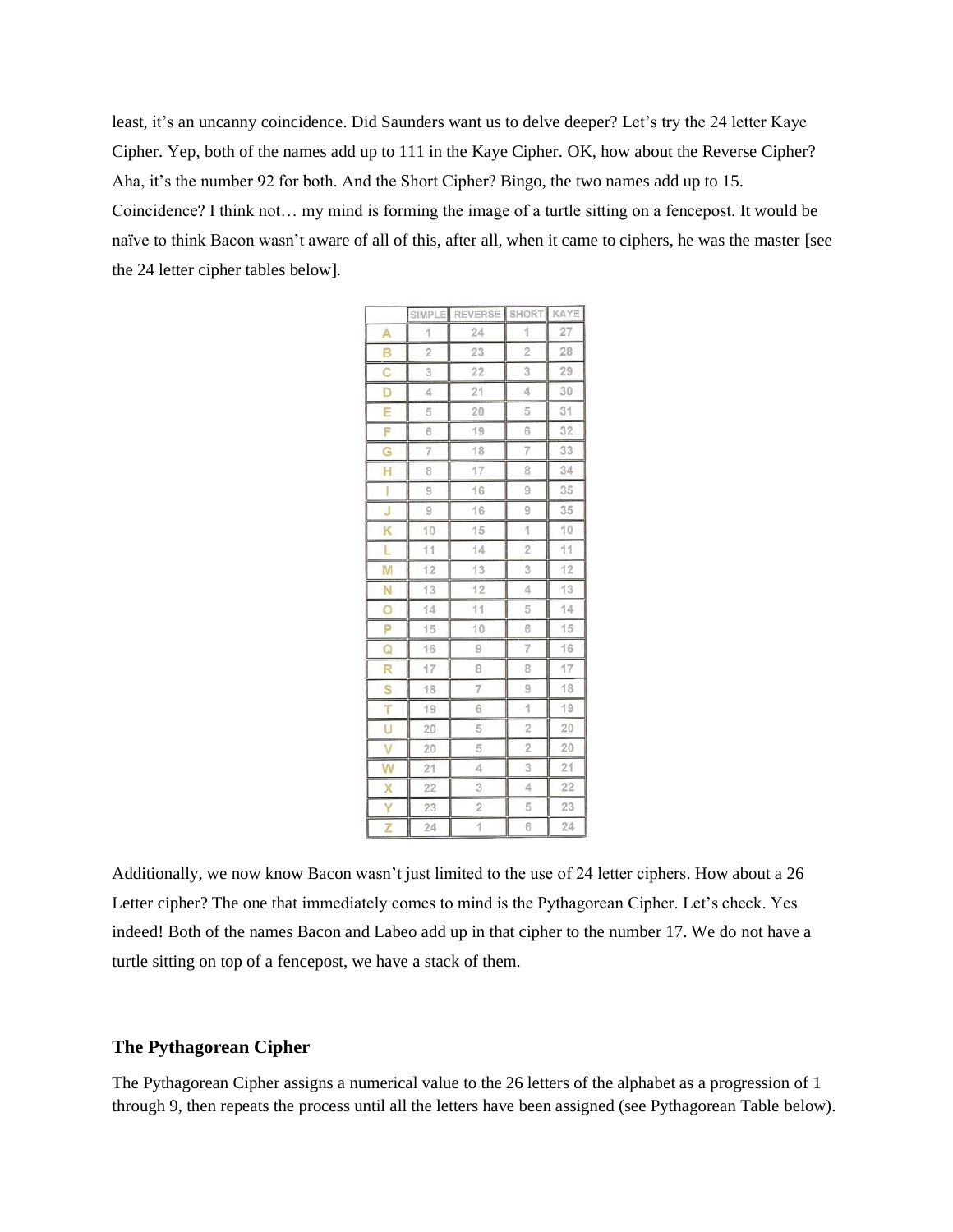|                |              | $1 \ 2 \ 3 \ 4 \ 5 \ 6 \ 7 \ 8 \ 9$                         |  |                |  |
|----------------|--------------|-------------------------------------------------------------|--|----------------|--|
|                |              | $A \mid B \mid C \mid D \mid E \mid F \mid G \mid H \mid I$ |  |                |  |
|                |              |                                                             |  |                |  |
| S <sub>1</sub> | $\mathbf{U}$ | V W X                                                       |  | $\overline{Z}$ |  |

Bacon made extensive use of the Pythagorean Cipher beginning with his name i.e., Bacon =  $2 + 1 + 3 + 6$  $+ 5 = 17$ . Perhaps the best example of Bacon's use of the number 17 as a representation of his name can be seen on the dedicatory page of the "1609" edition of Shake-speares Sonnets.



The 7<sup>th</sup> line on the page reads "OUR.EVER.LIVING.POET" which consists of exactly 17 letters. Another excellent example is the caption above Ben Jonson's long eulogy in the 1623 Folio.



Here, instead of a letter count, we have a word count of 17. Also, since we're looking at Jonson's eulogy caption, I think it's worth noting that this is a rich mingling of Bacon's cipher signatures in three different ciphers. The words in the caption's  $2<sup>nd</sup>$  line gives us "The AUTHOR" which add up to 111 (Simple Cipher). 111 = Bacon (Kaye Cipher). Next, we have the Masonic headpiece at the top of the page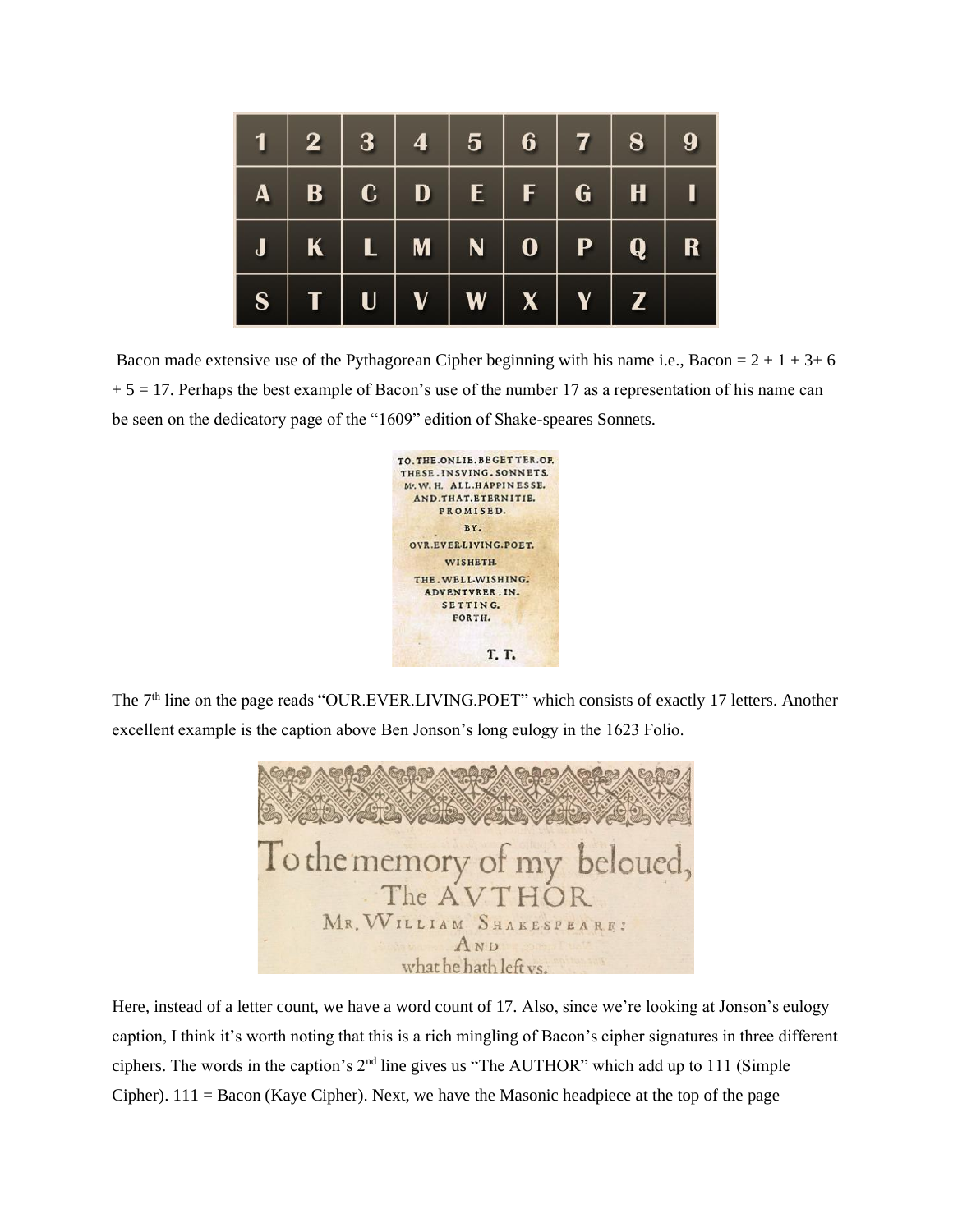consisting of a row of upright Mason's squares arranged so as to repeatedly spell out the letters WM. An upright Mason's square is the insignia worn by the Worshipful Master of a Masonic Blue Lodge. And, yes, the letters WM stand for "Worshipful Master"—WM combines to the number 33 (Simple Cipher).

I'll be going into greater detail about Bacon's cipher mingling and Masonic ritual in the Shakespearean works in future articles.